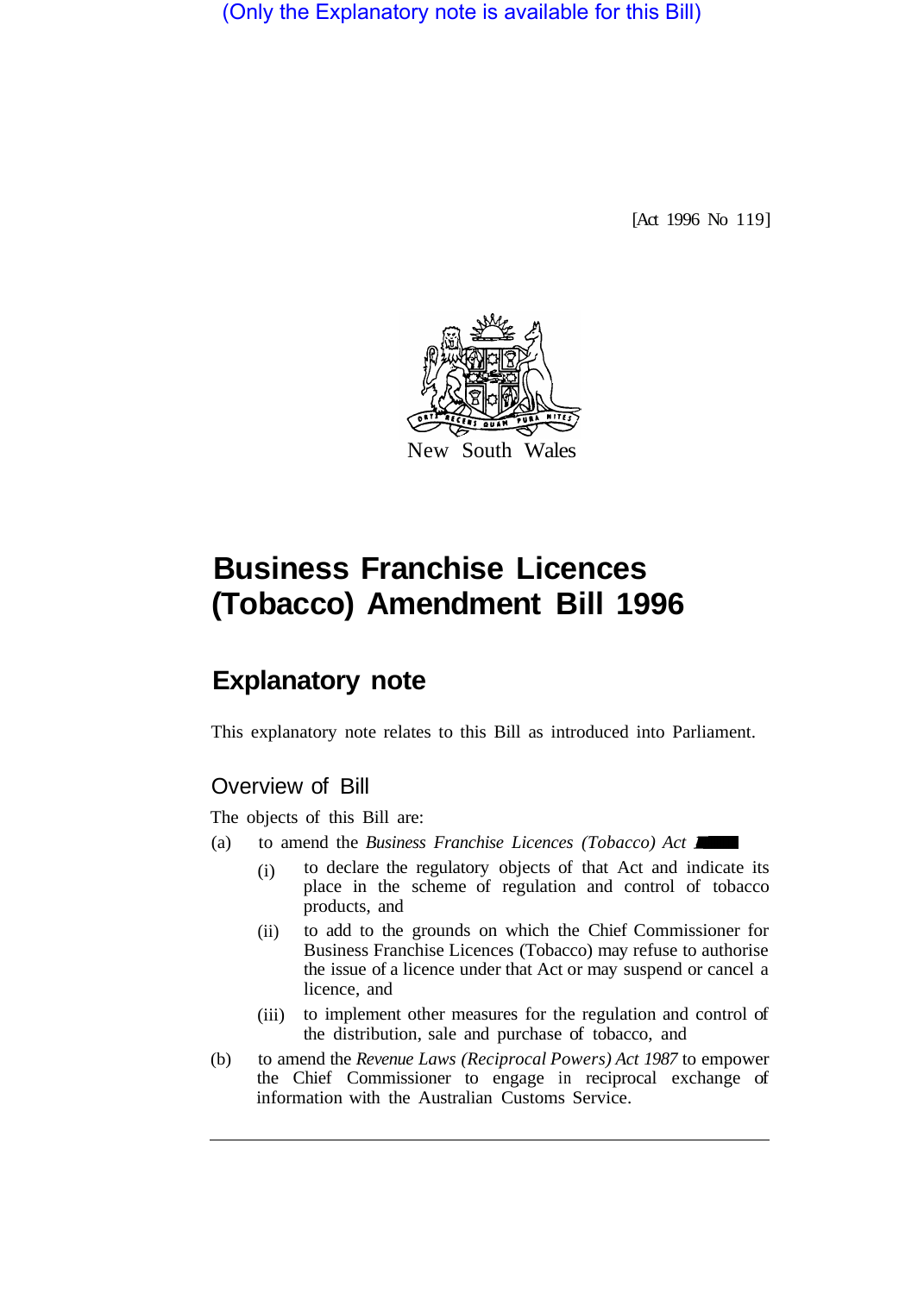Business Franchise Licences (Tobacco) Amendment Bill 1996 [Act 1996 No 11 9]

Explanatory note

# Outline of provisions

**Clause 1** sets out the name (also called the short title) of the proposed Act.

**Clause 2** provides for the commencement of the proposed Act on a day or days to be appointed by proclamation.

**Clause 3** is a formal provision giving effect to the amendments to the *Business Franchise Licences (Tobacco) Act 1987* set out in Schedule l.

**Clause 4** is a formal provision giving effect to an amendment to the *Revenue Laws (Reciprocal Powers) Act 1987* set out in Schedule 2.

#### **Schedule 1 Amendment of Business Franchise Licences (Tobacco) Act 1987**

#### **"Tobacco regulation legislation" and other terms**

**Schedule 1** [1] inserts a definition of tobacco regulation *legislation* into section **3** of the Act. The definition sets out current legislative measures, State and Federal, by which the use, supply, availability, storage, control and promotion of tobacco products are regulated. The definition also has significance in relation to other amendments proposed by the Bill. Schedule 1 [l] also inserts definitions of *licence period* and of *officer* (in relation to a body corporate).

#### **Tobacco sales agents**

**Schedule 1 [2]** amends section 3 of the Act so that in future a person who claims to be selling tobacco, or carrying on a business for that purpose, as agent for another will be liable under the Act to the same extent as his or her principal unless the agency is duly evidenced in writing.

#### **Regulatory objects of the Business Franchise Licences (Tobacco) Act 1987**

**Schedule 1 [3]** inserts a new section 3A into the Act, stating its regulatory objects and explaining the place of the Act in the legislative scheme of tobacco control.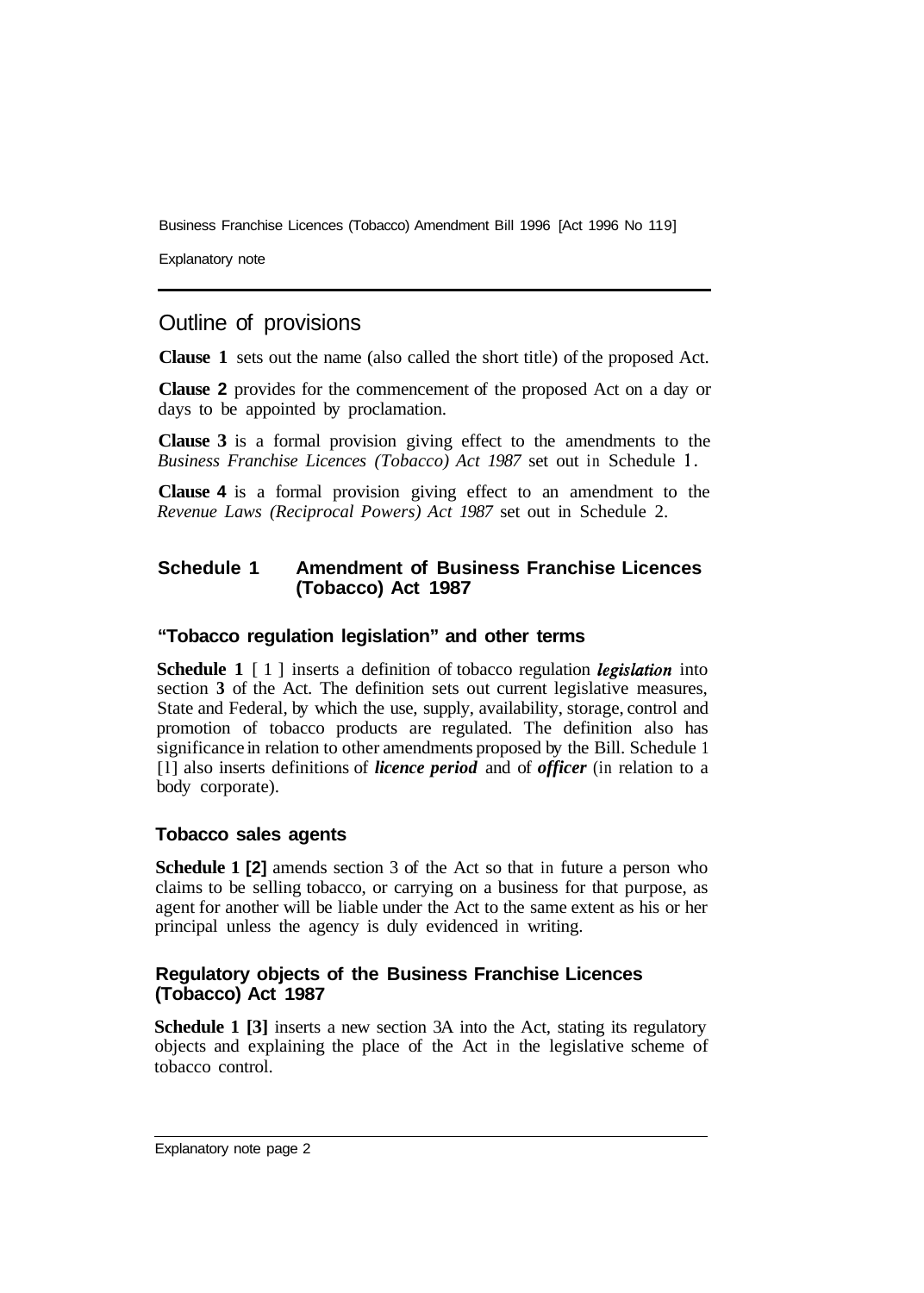Business Franchise Licences (Tobacco) Amendment Bill 1996 [Act 1996 No 119]

Explanatory note

#### **Transactions with unlicensed persons**

**Schedule 1 [7]** inserts new sections 30A and 30B into the Act, which prohibit the sale to, or purchase from, an unlicensed person of more than the prescribed amount of tobacco (currently 3,500 cigarettes or the approximate equivalent in other forms).

# **Licensing**

**Schedule 1 [9]** repeals and re-enacts section 36 of the Act, which deals with the grant or refusal of licences. The effect is to add to the available grounds on which a licence application may be refused at the discretion of the Chief Commissioner. The additional grounds include:

- (a) that the applicant has been convicted of an offence under the tobacco regulation legislation, or any similar offence in another State or Territory, and
- (b) that the applicant is a bankrupt individual or a body corporate in liquidation.

**Schedule 1 [10]** amends section 36A of the Act so as to provide that it is a condition of every licence that the licensee must comply with the tobacco regulation legislation.

**Schedule 1 [16]** amends section 50 of the Act so as to enlarge the available grounds on which a licence under the Act may be cancelled. The effect of the amendments is to make the grounds of cancellation parallel to the grounds on which a licence application may be refused under the re-enacted section 36.

**Schedule 1 [11]–[13]** and **[21]** make consequential amendments.

# **Licence fees**

**Schedule 1 [14]** amends section 41 of the Act so as to raise the "flat fee" component of a licence fee from \$10 to \$100.

# **Cessation of business**

**Schedule 1 [15]** repeals and replaces section 49 of the Act, which currently requires a licensee who ceases to carry on the business authorised by the licence to notify the Director of Business Licences within 30 days. The new section will effectively cancel a licence at the end of a period of 58 days after trading has ceased.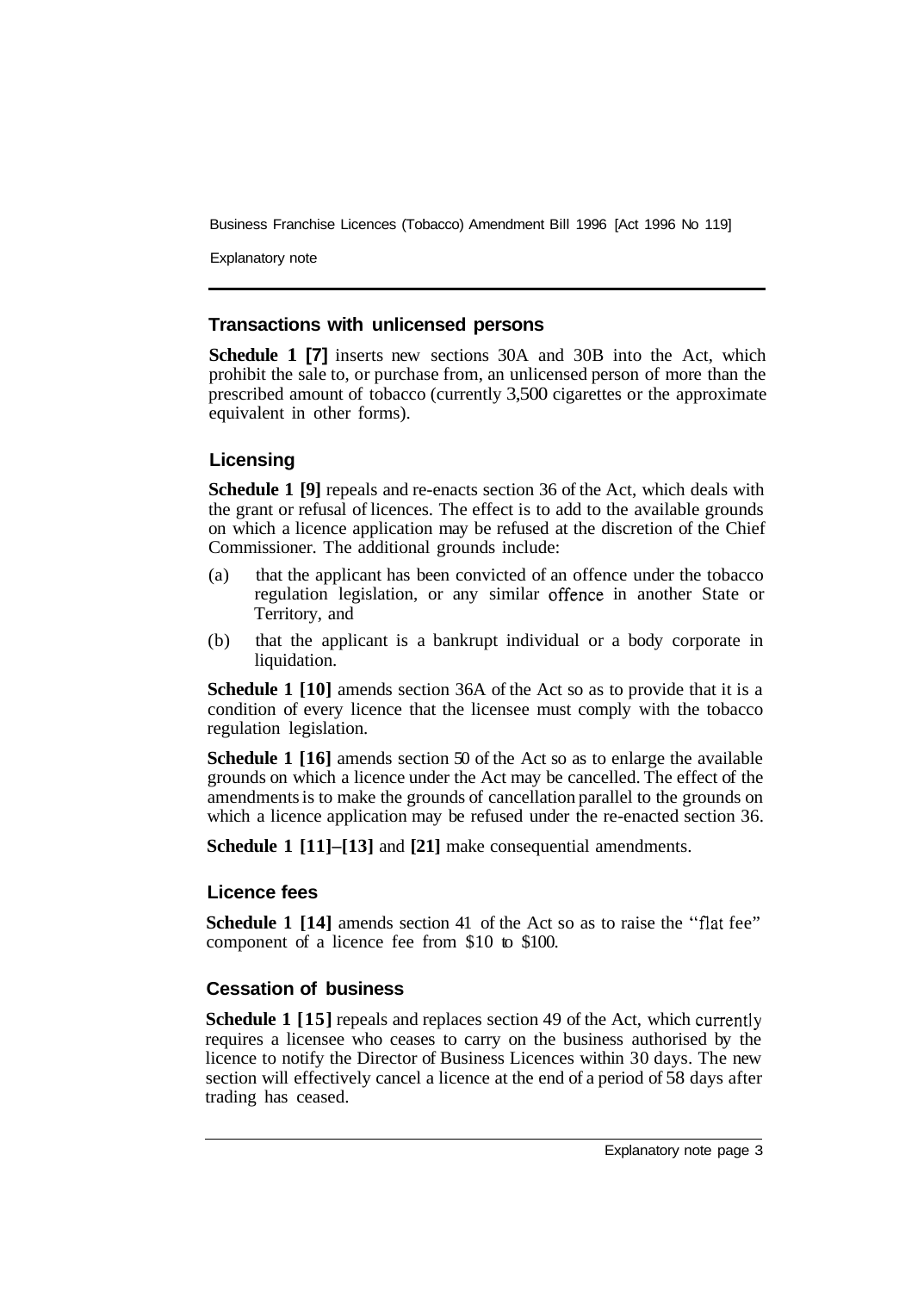Business Franchise Licences (Tobacco) Amendment Bill 1996 [Act 1996 No 119]

Explanatory note

#### **Sale of stock held by licensee whose licence is cancelled**

**Schedule 1 [17]** amends section 50 of the Act so as to provide that a licensee whose licence has been cancelled or suspended may only sell tobacco to a licensed wholesaler.

# **Outgoing licensees**

The Bill proposes amendments directed at reducing the availability of discount-price tobacco on the market.

**Schedule 1 [18]** inserts a new section 50A into the Act, which requires an applicant for a tobacco wholesaler's licence or for a further such licence to declare, at the time an application for it is made, whether it is the applicant's intention to carry on a business of buying or selling tobacco during either or both of the two licence periods following the expiry of the licence then being applied for.

A trader who declares that trading will cease (so that a further licence will not be sought) is prohibited from selling tobacco at a price below a determined amount **(Schedule 1 [8],** propsed section 33A).

# **Enforcement of the tobacco regulation legislation**

**Schedule 1 [19]** amends section 55 of the Act so as to provide that the Chief Commissioner may obtain reports from other government agencies such as the Department of Health, or from interstate government agencies, so as to ascertain, for licensing purposes, whether a licensee or applicant for a licence has committed any offence under the tobacco regulation legislation or similar interstate legislation.

**Schedule 1 [34]** amends section 69 of the Act so as to allow the Chief Commissioner to disclose to State or Federal authorities, without contravention of the Act, records or information held by the Chief Commissioner.

#### **Other amendments**

**Schedule 1 [4]–[6], [35]** and **[36]** update references to certain office holders and to a repealed Act. (The *Administrative Changes (State Revenue) Order 1994* provides for the construction of references to the Secretary and Deputy Secretary of the former Department of Finance.)